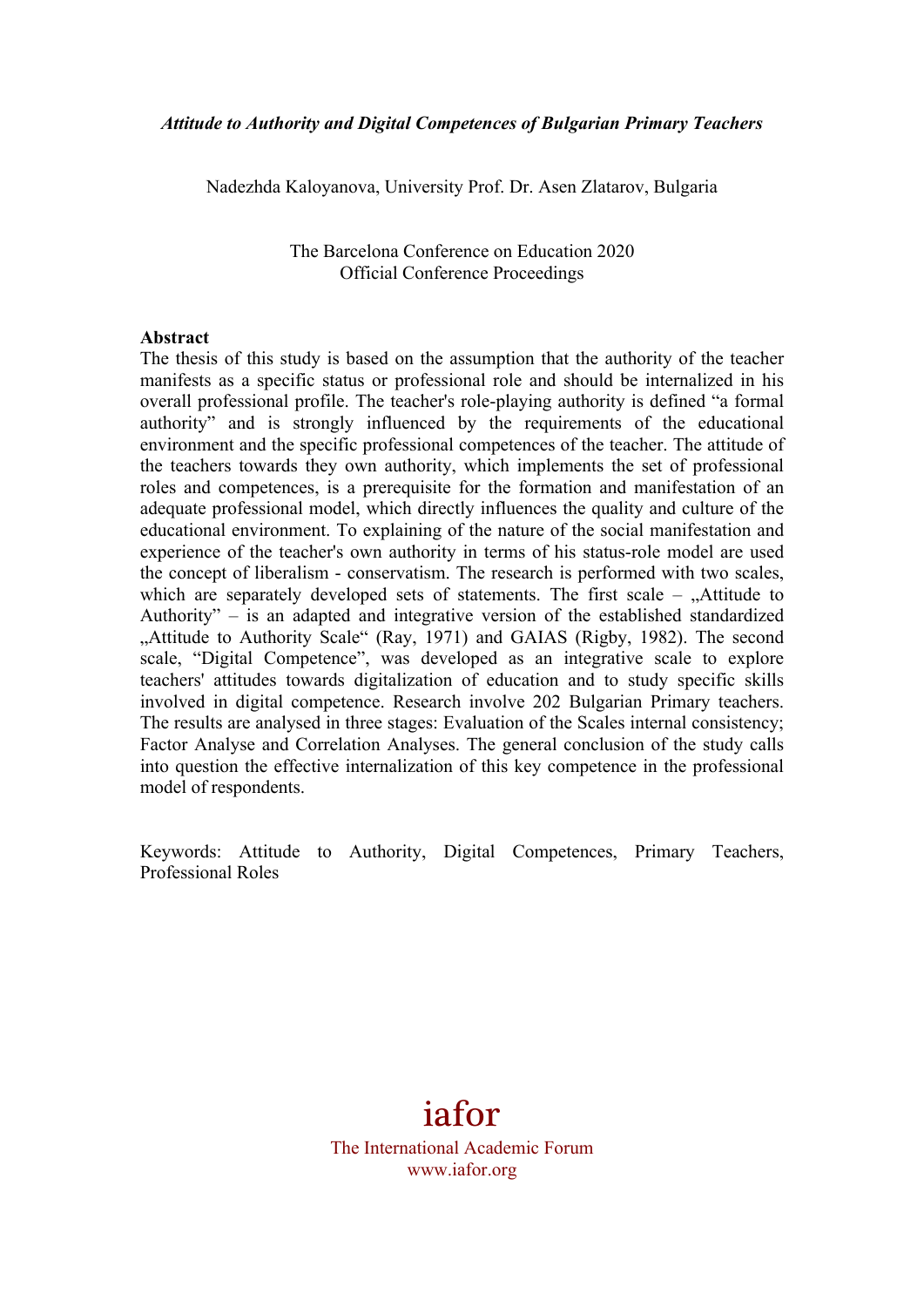#### **Introduction**

According to social psychology, attitude is "an organized predisposition to respond in a favorable or unfavorable direction to a specific class of social objects" (Dzhonev, 1996; p. 213). It is "an unconscious form of stimulation of the psycho-behavioral activity of an individual, acquired in individual experience and is provoked by a certain type of situations" (Minchev, 2006; p. 101).

Attitudes combined the social and the psychological in the person and therefor they directly influence behavior as a functional component of the Self and an integral part of the individual's value system (Dzhonev, 1996; Minchev, 2006; Andreeva, 1983).

Тhe importance of the study of attitudes is considered by a number of authors in the following main aspects:

• to be determining the specific feelings, appraisals and tendencies to approach / avoid of the person to focal objects (Scott, 1954).

• to understand and predict trends in the development of significant social trends such as prejudice, environmental protection, educational attainment, and public understanding of science (Allport, 1954; H Tajfel, 1981; Dunlap & Jones, 2002; Pampaka and all, 2012; Sturgis and all, 2010).

• to understand the mechanisms of formation and changing public opinion, and more generally their impact on important social problems, such as civic participation and participation in the cultural sphere of society as a whole  $(M.$  Elliott, Voas,  $\&$ Park, 2014; Dinas, 2013; Zaller, 1987, 1992; Green, Preston, & Janmaat, 2006; Paterson, 2008).

Authority is also a complex concept studied both as a group (social) and personal (individual) phenomenon, strongly dependent on social relations and the situation in which it exists.

On personal level authority refers to the position of the person in a social system. It is a special type of social attitude that is based on a particular position (Piryov, 1975). This kind of authority is defined as "individual authority" (Ivanov, 1995; Piryov, 1975; Ivanov, 1985; Shibutany, 1969, Reber, 1985, Fotev, 1987).

In a social system the authority legitimizes the right to power but does not identify with it. It is not a form of control but its basis, which is expressed as a right to exercise power (Ivanov, 1995). The authority is also named "social prestige and is the criterion for leadership effectiveness.

Authorities are individuals of high social prestige who are important to other people. Such personalities are attributed to qualities - knowledge, skills, abilities that are valuable to others. They have high expectations and are valued, respected, respected and recognized in smaller, larger communities or in society. (Ivanov, 1995).

The individual authority manifests in two basic forms: formal and psychological authority.

Some authors (J. Adams, A. Romney, G. Homans) consider informal authority is primary, able to explain the formal authority. Other are of the opinion that these are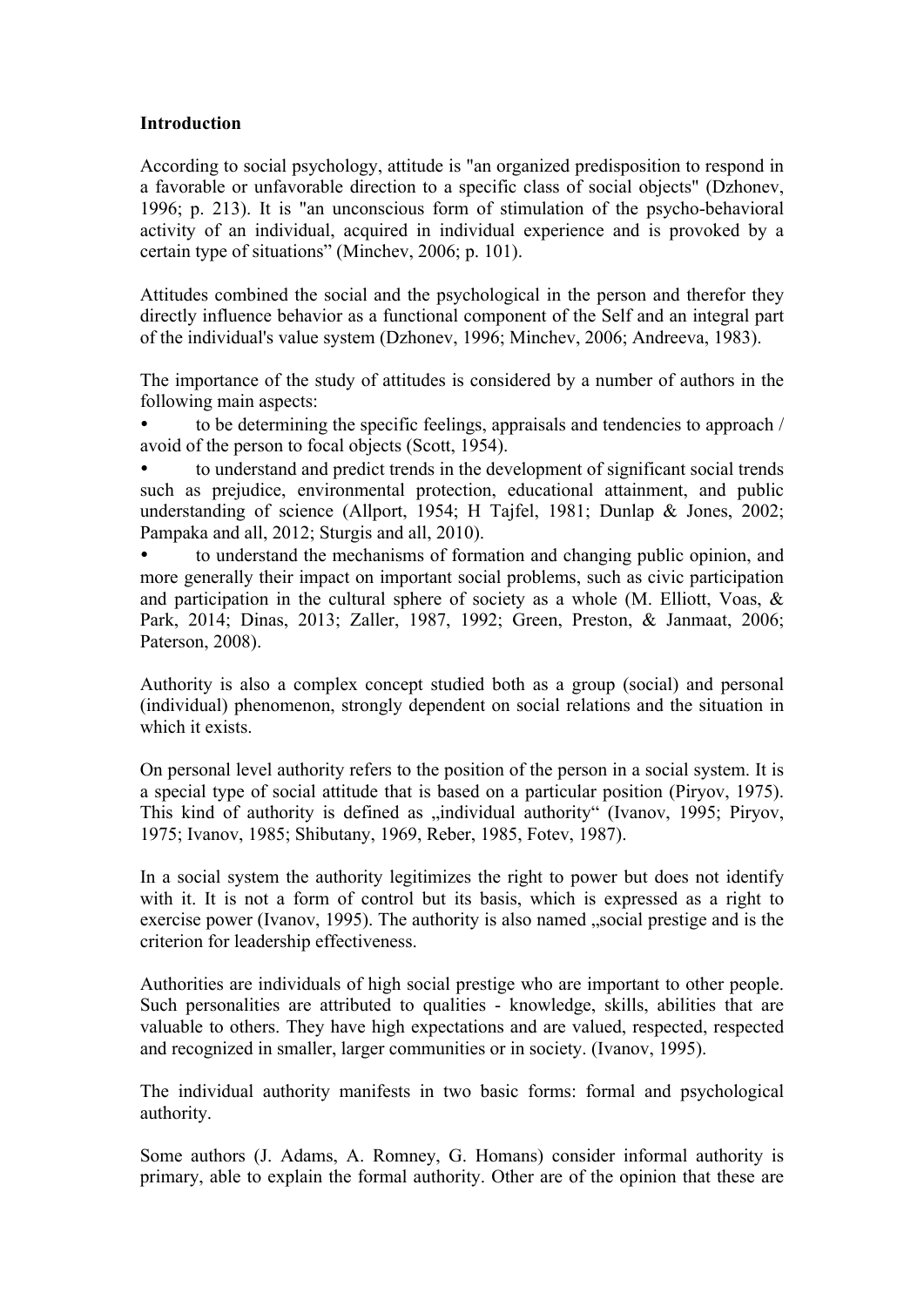two independently existing constructs related to different social roles that integrate into the individual, forming its whole authority (Ivanov, 1995).

There is a thesis according to which formal authority is provided by the authority of the professional position. It forms around 65% impact on subordinates. Moral authority depends mainly on the moral qualities of the leader, and functional is determined by the professional competence business qualities and attitude to work of the leader, Moral and functional authority account for 45% of total authority of the person (Kriviradeva, 2018).

Аccording to Max Weber, the social expression of authority is highly dependent on the current social paradigm. In defining the types of authority, Weber attributes the rational-legal authority to increasingly bureaucratic and rationalized societies. This thesis, which is still valid today, constitutes formal authority as a meaningful individual construct, manifested at three levels: the social, the community and the intra-group. (Georgiev, 91, p. 102-103).

The attitude towards authority is defined as "support or opposition for the subordination of individual freedom and autonomy to the collective and its authority" (Duckitt & Bizumic, 2013, p. 843)

In this study, the term Authority is used in the context of education as a social system. This concept explains the social influence of educational institutions and teachers as their representatives, as well as the corresponding power, which legitimizes this influence. In the same context, attitudes toward authority represent attitudes toward power as positive or negative evaluations of control and sanctions applied by the education system and its institutions to its members.

The need to study attitudes to authority in education, and in particular to teachers, is emphasized by authors who traditionally еxplore attitudes toward authority, because recognizing the authority of educational institutions would greatly support the understanding of attitudes toward institutional authority in general. Rigby at all (1984, 1987), Dornbusch & Scott (1975), Dunbar & Taylor (1982), Gumbert at all (1981).

Competence is defined as a proven ability to use knowledge, skills and personalities / social skills in work or study situations, in professional and personal development (www. Eur-lex.europa.eu). Lifelong learning itself is understood as a continuous process of mastering competencies, which are conditionally divided into two groups: professional and key. Professional competence is a set of knowledge, skills and abilities that workers and scientists / researchers in a given field must possess (www.eur-lex.europa.eu).

With the Recommendation of the Council of the European Union of 22 May 2018, these key competencies have been updated, but without changing their number and understanding of them. There is a stronger emphasis on basic skills such as literacy in reading, foreign languages and basic digital skills and on transferable skills, with a special focus on entrepreneurship education, focusing on improving mathematics skills, natural sciences, technology and engineering (STEM), emphasizes the importance of education for democratic citizenship and values and expands the scope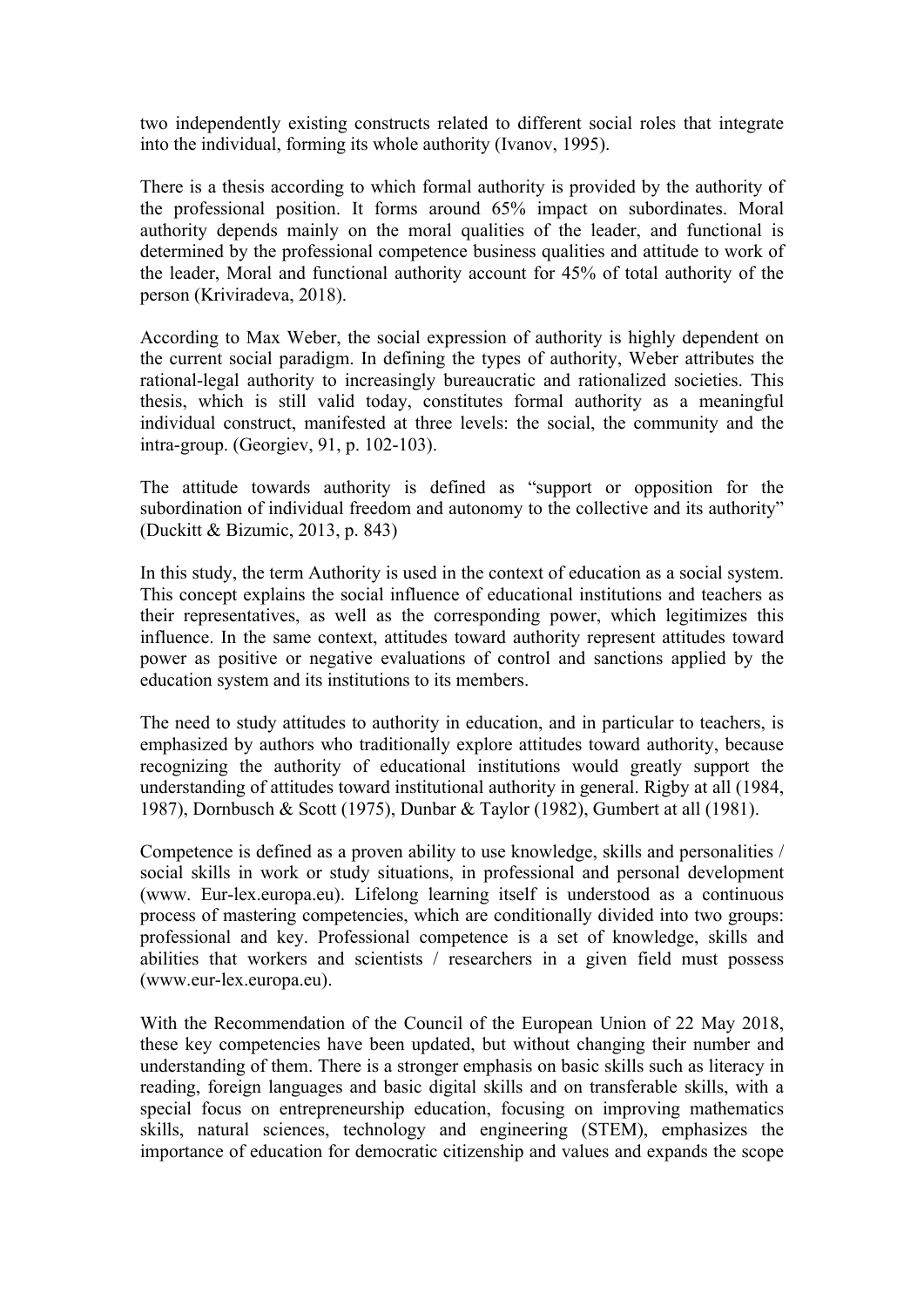of digital competencies, including programming and cybersecurity (https://www.mon.bg/bg/100770).

### **Theoretical background of the study**

The main thesis of this study is that the authority of the teacher manifests as a specific status or professional role and should be internalized in his overall professional profile (Kaloyanova and Ivanova, 2010). The teacher's role-playing authority is viewed as "… the inherent essence of his legitimate authority, recognition of his right to make responsible decisions in situations of co-activity that are meaningful to the student" (Ivanov, 1995, p. 99). Тhis type of authority is inherent "a formal authority" and is strongly influenced by the requirements of the educational environment (social aspect) and the specific professional competences of the teacher (individual aspect). The attitude of the teachers towards they own authority, which implements the set of professional roles and competences, is a prerequisite for the formation and manifestation of an adequate professional model, which directly influences the quality and culture of the educational environment.

The present study uses the concept of liberalism - conservatism, which is one of the leading modern approaches to classifying people's social beliefs (Jost, Federico, & Napier, 2009). This concept explains the nature of the social manifestation and experience of the teacher's own authority from the point of view of his status-role model, namely - as aimed at freedom, shortening the distance and flexibility (liberal authority) or as centered in tradition, power and directive interactions (conservative authority).

In this study attitudes towards teachers own authority are examined in relation to one of the teacher's current professional competencies - the digital competence. The digital competence of the teacher is being considered as "… the ability to use ICT with a good pedagogical-didactic ICT understanding and to be aware of how this might impact the learning strategies and educational formation of pupils" (Krumsvik, 2007, p. 68).

The digital competence of teachers also includes knowledge and attitudes to using ICT, various softwares and on-line based information, with a critical attitude towards the quality of resources and information, as well as the activation of problem-solving skills ( Ilomäki et al., 2011; Krumsvik, 2011, 2012; Käck & Männikkö Barbutiu, 2012).

There are five basic skills considered as the basic structural components of digital competence: Information and data literacy, Communication and collaboration, Digital content creation, Safety and Problem Solving (Carretero, St. et al., p.11).

In this research, digital competence is studied not only in aspect of the five including basic skills, but also with regard to teachers' attitudes towards digitalization of education, since competence itself requires as a prerequisite the existence of such an attitude, on the one hand, and - attitudes toward professional role-playing authority are influenced precisely by specific attitudes toward particular competencies.

The theoretical model of the study is shown on Figure 1.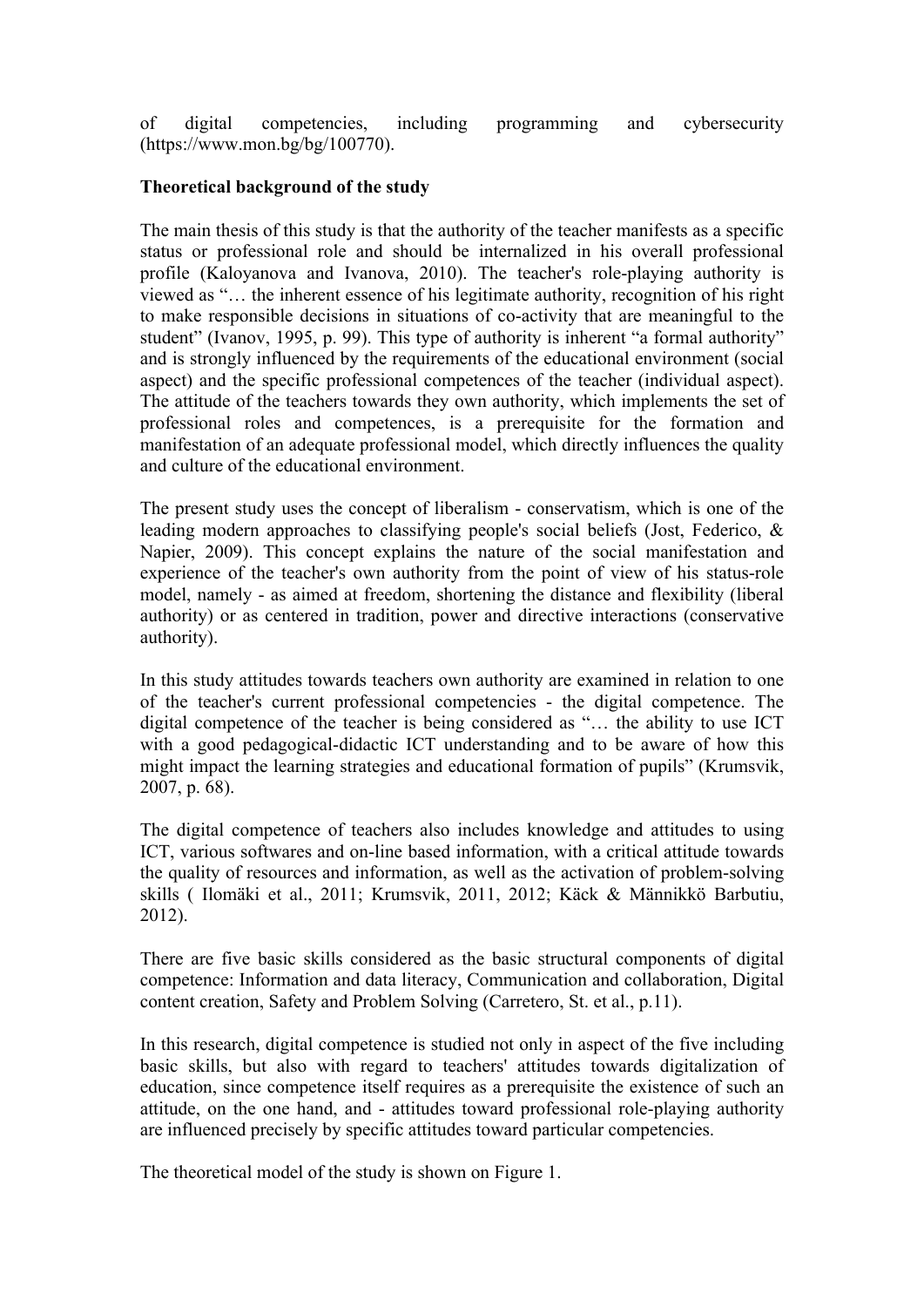

*Figure 1: The theoretical model of the study*

# **Methods**

The study is performed with two scales, which are separately developed sets of statements. The first scale –  $,$  Attitude to Authority" is an adapted and integrative version of the established standardized "Attutude to Authority Scale" (Ray, 1971) and GAIAS (Rigby, 1982).

The scale contains three sub scales. The sum of all items in the scale totals 24.

• Sub-Scale 1: "Leadership: executive vs. decision maker" includes items 1 to 8 • Sub-Scale 2: "Institutional Authority: delegation vs. force" includes items 9 to 16

• Sub-Scale 3: "Pedagogical Interaction: Freedom vs. Regulation" includes items 17 to 24

Each one Sub-Scale contains 8 items.

All items are scored from 4 to 1, as 4 (Strongly agree), 3 (Agree), 4 (Disagree), 1 (Strongly disagree). The sum of the scores is interpreted by 3 scales of referent values according to 3 different type of Authority – Liberal, Medium and Conservative (Tabl.1).

| Type of<br><b>Authority</b> | Leadership      | <b>Institutional</b><br><b>Authority</b> | Pedagogical<br><b>Interaction</b> | <b>Total</b>      |
|-----------------------------|-----------------|------------------------------------------|-----------------------------------|-------------------|
| Liberal                     | $32 - 24$       | $32 - 24$                                | $32 - 24$                         | $96 - 72$         |
| Medium                      | $23 - 15$       | $ 23 - 15 $                              | $23 - 15$                         | $71 - 49$         |
| Conservative                | $14 - 8$ and up | $14 - 8$ and up                          | $14 - 8$ and up                   | $ 48 - 24$ and up |

*Table 1. Referent Values of Authority Type*

The second scale, "Digital Competence", is developed as a integrative scale to explore teachers' attitudes towards digitalization of education and to study specific skills involved in digital competence, combined into three criteria: Information and data literacy and Digital content creation; Communication and collaboration; Safety and Problem Solving.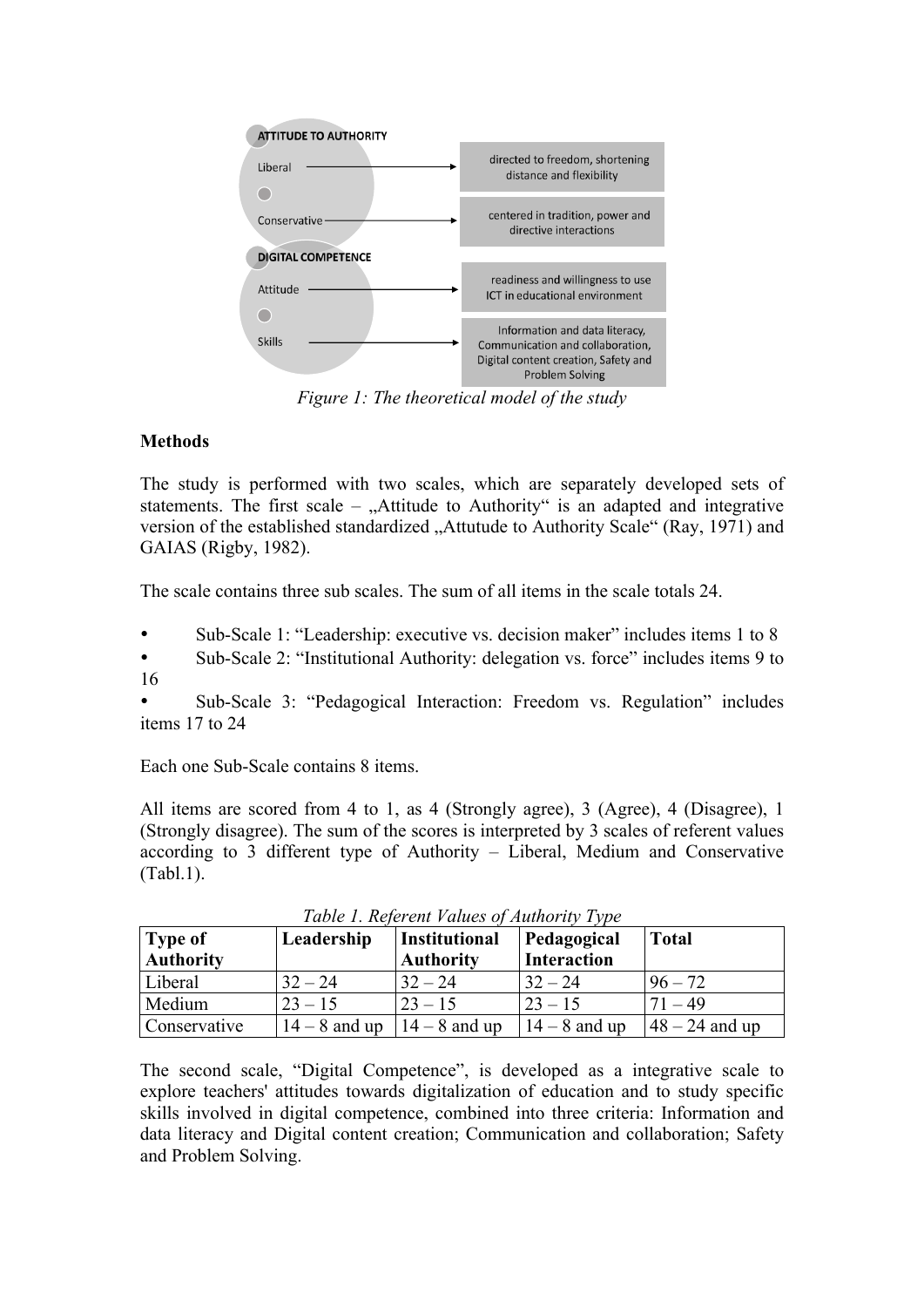The scale contains 4 subscales:

• Sub-scale 1: Attitudes towards digitalization of education - includes items 1 to 10

• Sub-Scale 2: Collecting and Arranging Information and Creating Educational Content (Information and Content) - includes items 11 to 20

• Sub-Scale 3: Communicating with Students, Colleagues and Parents (Communication) - includes items 21 to 25

• Sub-Scale 4: Safety and Problem Solving in an Educational Context (Safety and Problem Solving) - includes items 26 to 30

Аnalogically, the items are scored from 4 to 1, as 4 (Strongly agree), 3 (Agree), 4 (Disagree), 1 (Strongly disagree). The sum of the scores is interpreted by 4 scales of referent values according to 3 different levels– High, Average and Low (Tabl.2).

| Level   | <b>Attitude to</b><br>Digitalization and Content |           | Information   Communication   Security | and<br>Problem<br><b>Solving</b> | <b>Total</b> |
|---------|--------------------------------------------------|-----------|----------------------------------------|----------------------------------|--------------|
| High    | $40 - 30$                                        | $40 - 30$ | $20 - 15$                              | $20 - 15$                        | $120 - 90$   |
| Average | $29 - 19$                                        | $29 - 19$ | $14 - 11$                              | $14 - 11$                        | $89 - 59$    |
| Low     | $20 - 10$ and $20 - 10$ and                      |           | $10 - 5$ and up                        | $10 - 5$ and $60 - 50$           |              |
|         | up                                               | <b>up</b> |                                        | up                               | and up       |

*Table 2. Referent Values of Digital Competence*

Research involve 202 primary teachers from Bulgarian educational system. 193 teachers are female, and 9 – mail. 1,5% are under 25 age; 7,9% - between 26-30 age; 36,6% - between 31-45 age; 30,7% - between 46-55 age and 23,3% - over 55 age. 68,8% work in schools in big towns, 24,3% - in small towns and 6,9% - in villages. Most of the respondents (51,5%) works in primary schools. 40,6% works in secondary schools and 7,9% of respondets works in Elementary schools.

The results are analysed in three stages:

• Evaluation of the Scales internal consistency by the Cronbach Alpha Consistency Assessment procedure (Cronbach, 1988);

- Factor Analyse KMO and Bartlett's Test and extraction of the main Factors;
- Correlation Analyses with Pearson linear correlation coefficient (r).

# **Results and Discussion**

# **1.1. Evaluation of the Scales internal consistency**

Internal consistency of items is evaluated by the Cronbach Alpha Consistency Assessment procedure. Alpha Cronbach's Values are shown below (Cronbach, 1988):

- $0.9 1.0$  Excellent<br> $0.8 0.9$  Very good
- Very good
- $0.7 0.8$  Good for practical purposes
- $0.6 0.7$  Modest
- 0.6 and down Miserable

The results for both scales and their subscales are shown in a Table 3.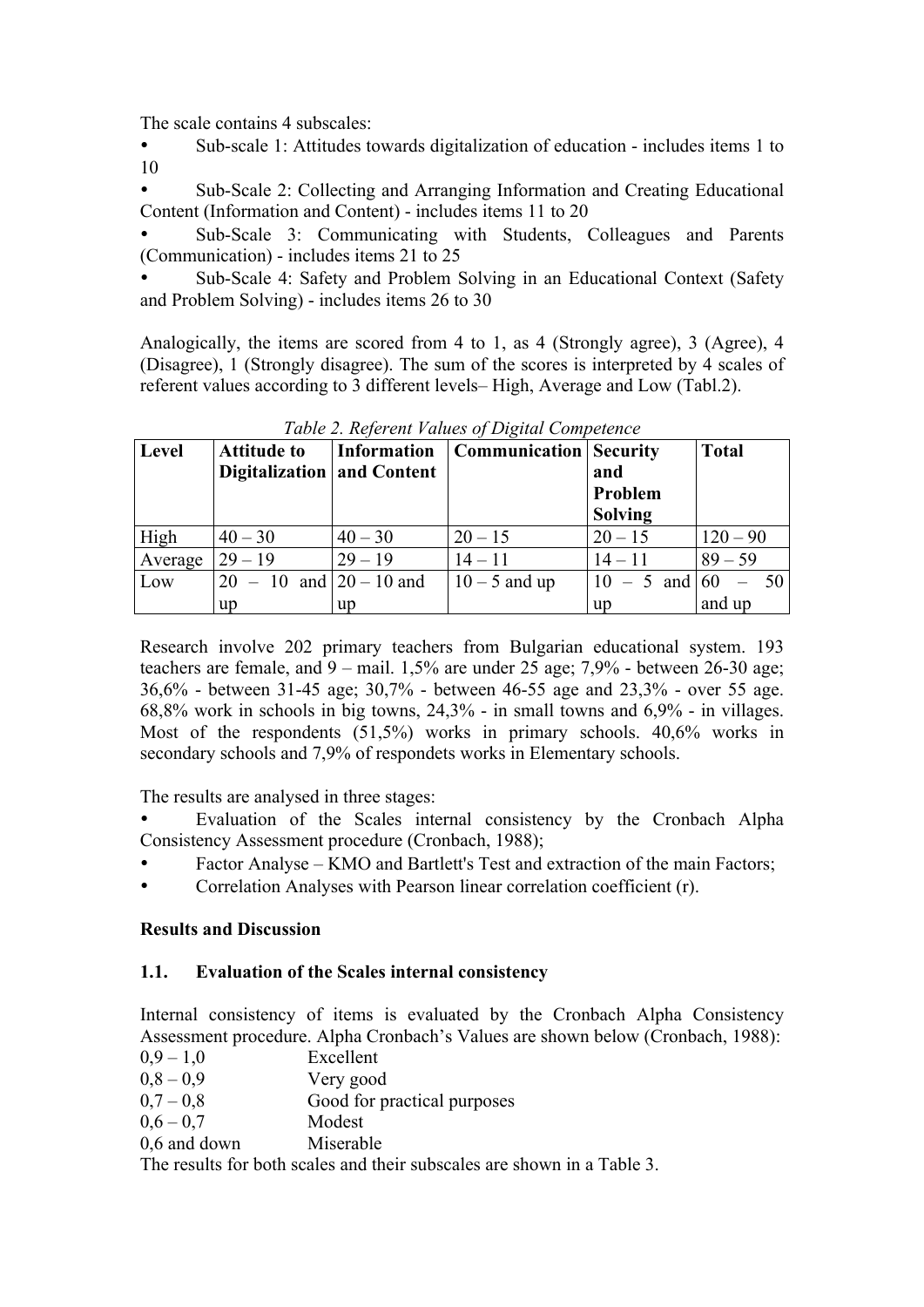| <b>Scales</b>      | Sub Scales                     | К  | $\alpha$ | corr  | $\alpha$ |  |
|--------------------|--------------------------------|----|----------|-------|----------|--|
| Attitude to        | ,114<br>Leadership<br>8        |    | ,016     |       |          |  |
| Authority          | <b>Institutional Authority</b> | 8  | ,264     | ,043  | ,555     |  |
|                    | Pedagogical Interaction        | 8  | ,499     | ,111  |          |  |
| Digital Competence | Attitude to Digitalization     | 10 | ,847     | ,357  |          |  |
|                    | <b>Information and Content</b> | 10 | ,677     | ,174  | ,824     |  |
|                    | Communication                  | 5  | ,625     | ,250  |          |  |
|                    | Security and Problem Solving   | 5  | ,427     | , 130 |          |  |

*Table 3. Cronbach's Alpha of Scales and their Sub-scales*

In the Digital Competence scale the Cronbach's coefficient is very good - 0.824. It ranges from unacceptable to high values, with the lowest for the Security and Problem Solving subscale - 0.427 and the highest for the Digitalization Attitudes subscale - 0.847. It can be concluded that the surveyed teachers have a high degree of coherence of their opinions, especially regarding attitudes towards digitalization. In this subscale the most heavily embedded item is *I feel completely confident and trained to integrate information and communication technologies into the educational environment* – 0,565, and the least implied is *I have developed and maintain my own teaching blog / site* – 0,323. The average score is 86,65, which value falls within the average levels according to Table 1.

All items in the Communicaton subscale are low implied. In this scale, in fact, the most heavily embedded item *I participate in experience sharing groups with colleagues who use digital technology in their daily work* has a coefficient of only 0,500, and the least implied - *The digital students register is a convenient and integral part of my work and greatly facilitates parental feedback* – 0,236.

The average score on individual scales is respectively:

- Attitude to Digitalization  $-30,84$  (High);
- Information and Content 26,72 (Average);
- Communication  $-13,33$  (Average);
- Security and Problem Solving 15,76 (High).

It can be seen that the respondents demonstrate relatively moderate to high attitudes towards the digitalization of education. Although the Security and Problem Solving scale has high average levels, it is the scale with the lowest Cronbach's coefficient, and the least implied item belongs to this scale. This is the item *In the internet communication I demand the established "netiquette" should be observed* – 0,386

The Attitudes to Authority scale has a low consistency, which is on the border of the acceptable values of Cronbach's alpha – 0,555 (Table 3). The internal coherence of the individual subscales is unacceptable. The lowest levels of consistency are on the Leadership scale, although the least implied item *The teacher should not obey an order if it is obviously morally wrong* has a coefficient 0,360, and all 8 items show moderate adequacy on the scale - in the range from 0,528 for the item *A Teacher should always change his actions to ensure agreement and harmony in the educational environment* to 0,627 for the item *The teacher should not demand silence*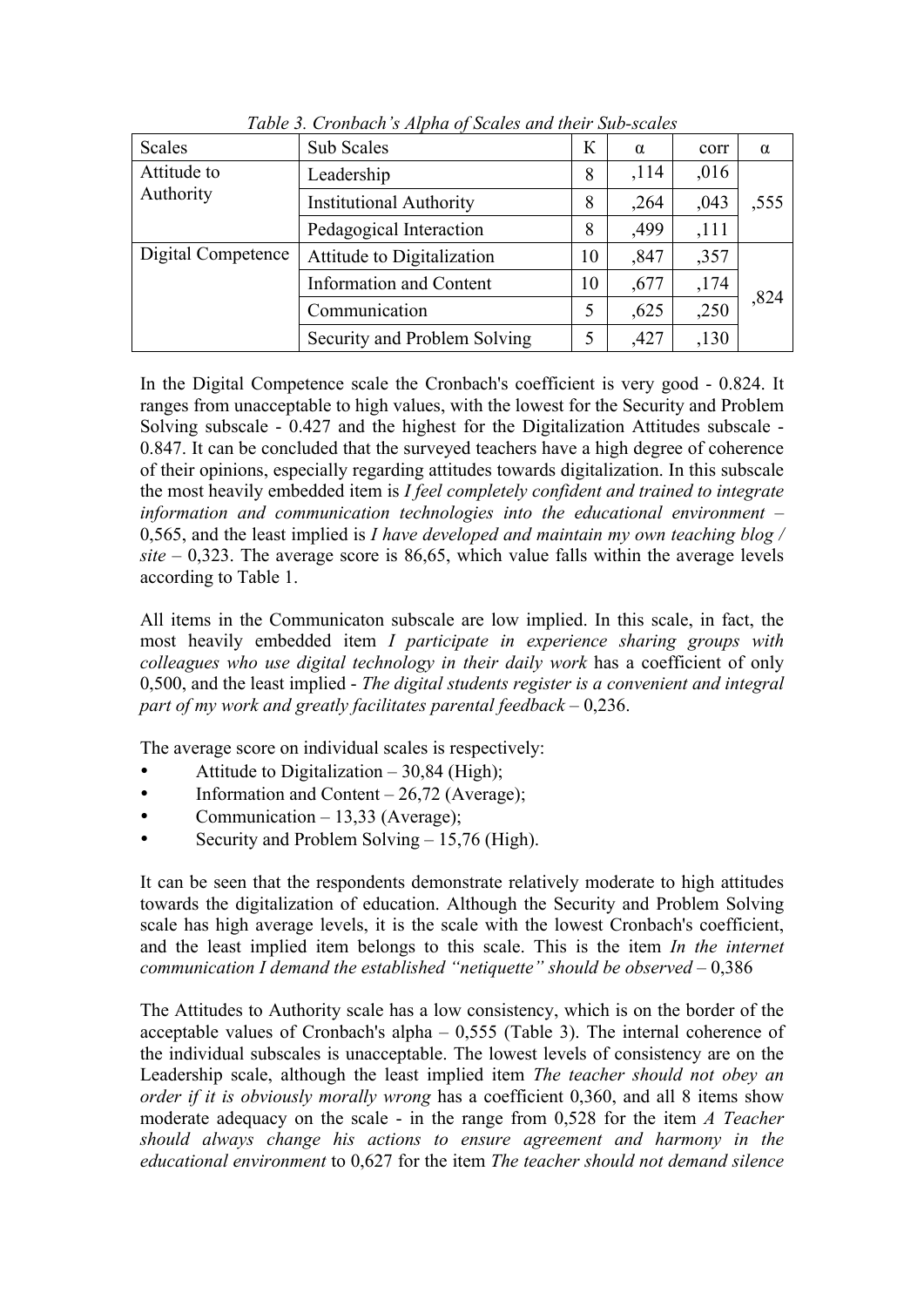*and obedience in the classroom*. The average score of the respondents on the scale Attitudes towards authority is 64.22, which shows moderate attitudes.

The average score on individual scales is respectively:

- Leadership  $-22,71$  (Medium);
- Institutional Authority 20,59 (Medium);
- Pedagogical Interaction 20,92 (Medium).

Therefore, in the view of primary teachers, authority is legitimized on the border between liberalism and conservatism, but teachers have an unstable and often contradictory opinion about the individual manifestations of authority. They have very high attitudes towards digitalization, but in certain aspects of this competence, their positions are unstable. It should be emphasized that the position of primary teachers on the means and effectiveness of communication in the digital environment, as well as on electronic resources for pedagogical interaction, remains particularly unclear.

# **1.2. Factor Analyses – extraction of the main Factors**

The Cronbach's alpha reliability assesment showed instability across the two subscales of the both scales The factor analysis aims to isolate only the main factors and show the subscales belonging to them. The second objective is that the both scales align their indicators to allow correlation analysis.

The latent structure of the Attitude to Authority scale indicates refraction in the second component (Figure 2). This means that it is acceptable to accept a twocomponent factor matrix. After statistical processing of the scale data by rotation of the component matrix, two main factors were formed (Table 4). The first factor covers the Leadership subscale and the Institutional authority subscale, and the second includes the Pedagogical interaction subscale. The overall reliability of the scale increased – the Kaiser-Mayer-Olkin coefficient was 0.586 (Table 5). His interpretation is similar to Cronbach's alpha. In this case, the authority scale is considered.



*Figure 2. Latent structure of Attitude to Authority Scale*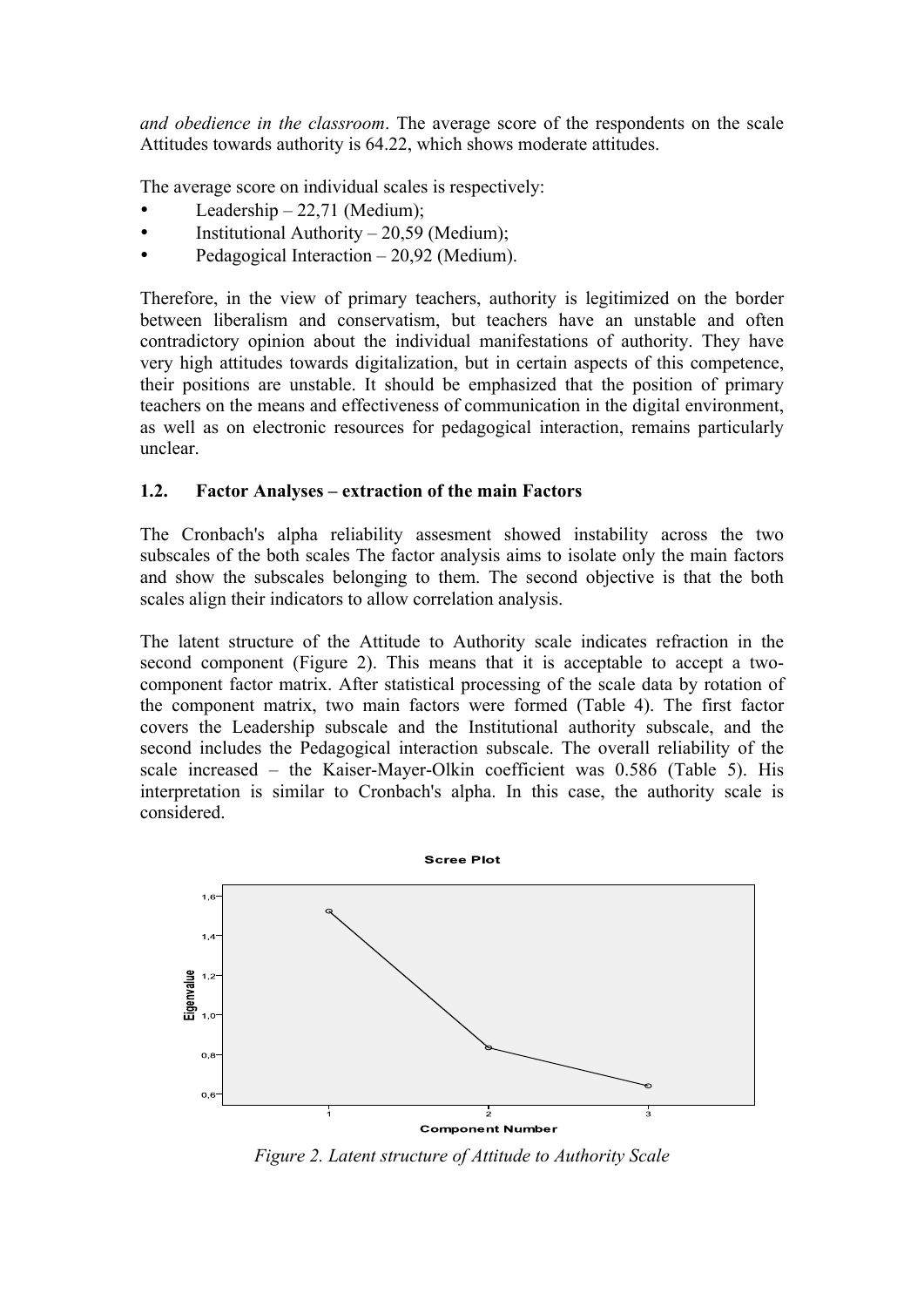|               | Component |  |  |
|---------------|-----------|--|--|
|               |           |  |  |
| scaleleleader |           |  |  |
| scaleinst     | ,780      |  |  |
| scaleped      |           |  |  |
|               |           |  |  |

*Table 4. Rotated Component Matrix<sup>a</sup> of Attitude to Authority Scale* **Rotated Component Matrix<sup>a</sup>**

Extraction Method: Principal Component Analysis. Rotation Method: Varimax with Kaiser Normalization. a. Rotation converged in 3 iterations.

*Table 5. KMO and Bartlett's Test (Attitude to educational Authority Scale)* **KMO and Bartlett's Test**

| Kaiser-Meyer-Olkin Measure of Sampling<br>Adequacy. | ,586               |        |
|-----------------------------------------------------|--------------------|--------|
| Bartlett's Test of                                  | Approx. Chi-Square | 40,563 |
| Sphericity                                          | df                 |        |
|                                                     | Sig.               |        |

The latent structure of the Digital Competence scale is uniform, without refractions (Figure 2). Two factors were also formed in this scale. In this case, however, one of the scales - Information and Content, can not be categorically related to any of the factors, although it is more heavily embedded in the first factor. It can be assumed that the first factor combines the subscales Attitudes towards digitalization, Information and content and communication, the second includes the subscale Information and content and Security and problem solving (Table 6).



*Figure 2: Latent structure of Digital Competence Scale*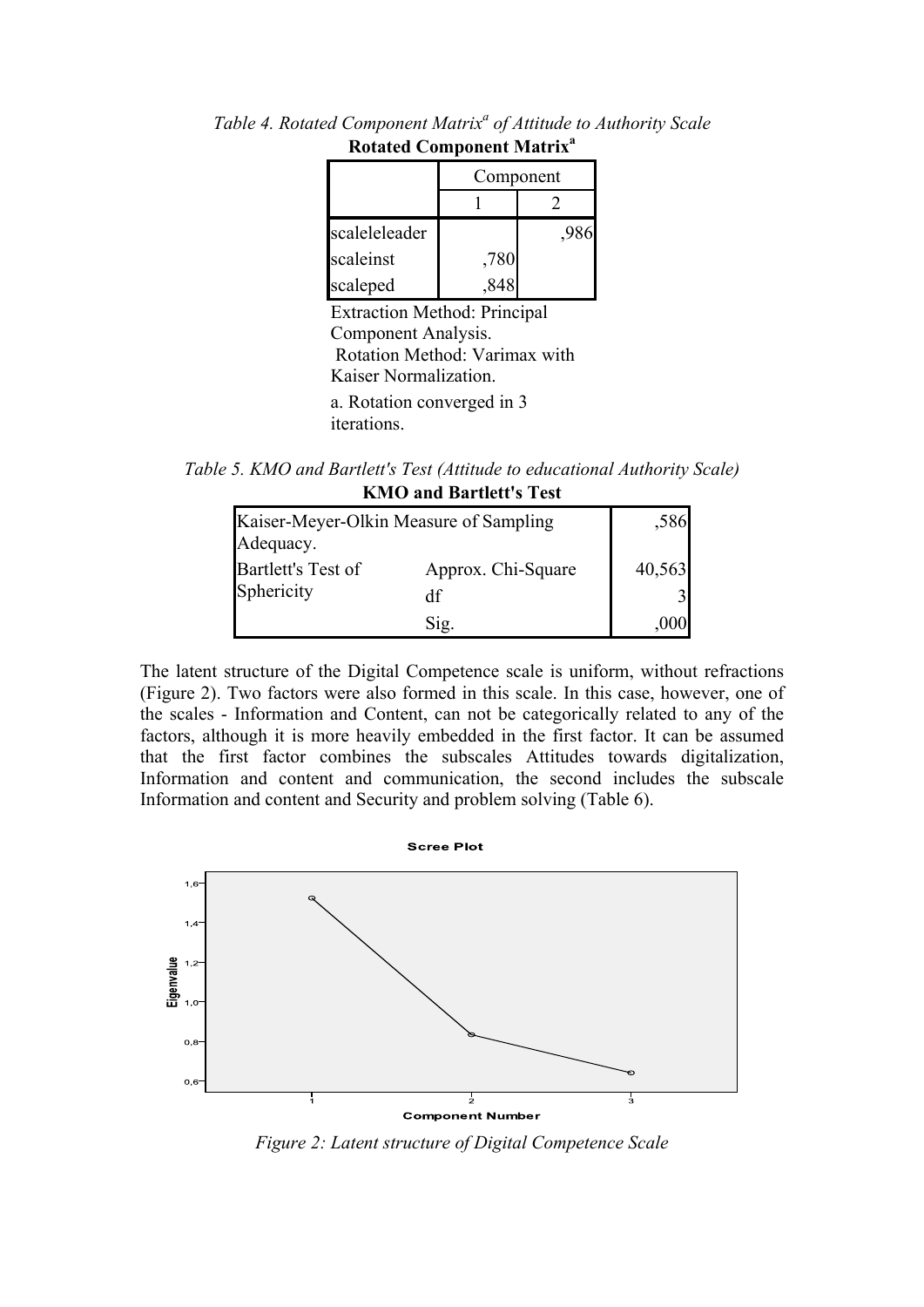| <b>Matrix</b> <sup>a</sup> |              |      |  |  |  |
|----------------------------|--------------|------|--|--|--|
|                            | Component    |      |  |  |  |
|                            |              | 2    |  |  |  |
| scaled1                    |              |      |  |  |  |
| scaled2                    | ,854<br>,634 | ,511 |  |  |  |
| scaled3                    | ,735         |      |  |  |  |
| scaled4                    |              |      |  |  |  |

Extraction Method: Principal Component Analysis. Rotation Method: Varimax with Kaiser Normalization. a. Rotation converged in 3

iterations.

*Table 7. KMO and Bartlett's Test (Digital Competence Scale)* **KMO and Bartlett's Test**

| Kaiser-Meyer-Olkin Measure of Sampling<br>Adequacy. | .605                     |         |  |  |
|-----------------------------------------------------|--------------------------|---------|--|--|
| Bartlett's Test of<br>Sphericity                    | Approx. Chi-Square<br>df | 109,562 |  |  |
|                                                     | S12.                     |         |  |  |

Factor analysis allows to continue with correlation analysis under the following conditions:

The Attitudes towards authority scale has two clearly identified factors, while the Digital Competence scale has a uniform latent structure;

The subscales of the both scales refer to two factors, but in the Digital competence scale they are not clearly differentiated;

The reliability coefficient of the both scales after the factor analysis is relatively equivalent and modest.

#### **1.3. Correlation Analyse**

Under the above conditions, correlation analysis is only possible if the both scales are characterized by a normal data distribution. The following histograms make it clear that the distribution in the both scales is relatively uniform and allows correlation to be derived using the Pearce coefficient (Figure 3).

*Table 6. Rotated Component Matrix<sup>a</sup> of Digital Competence Scale*

**Rotated Component**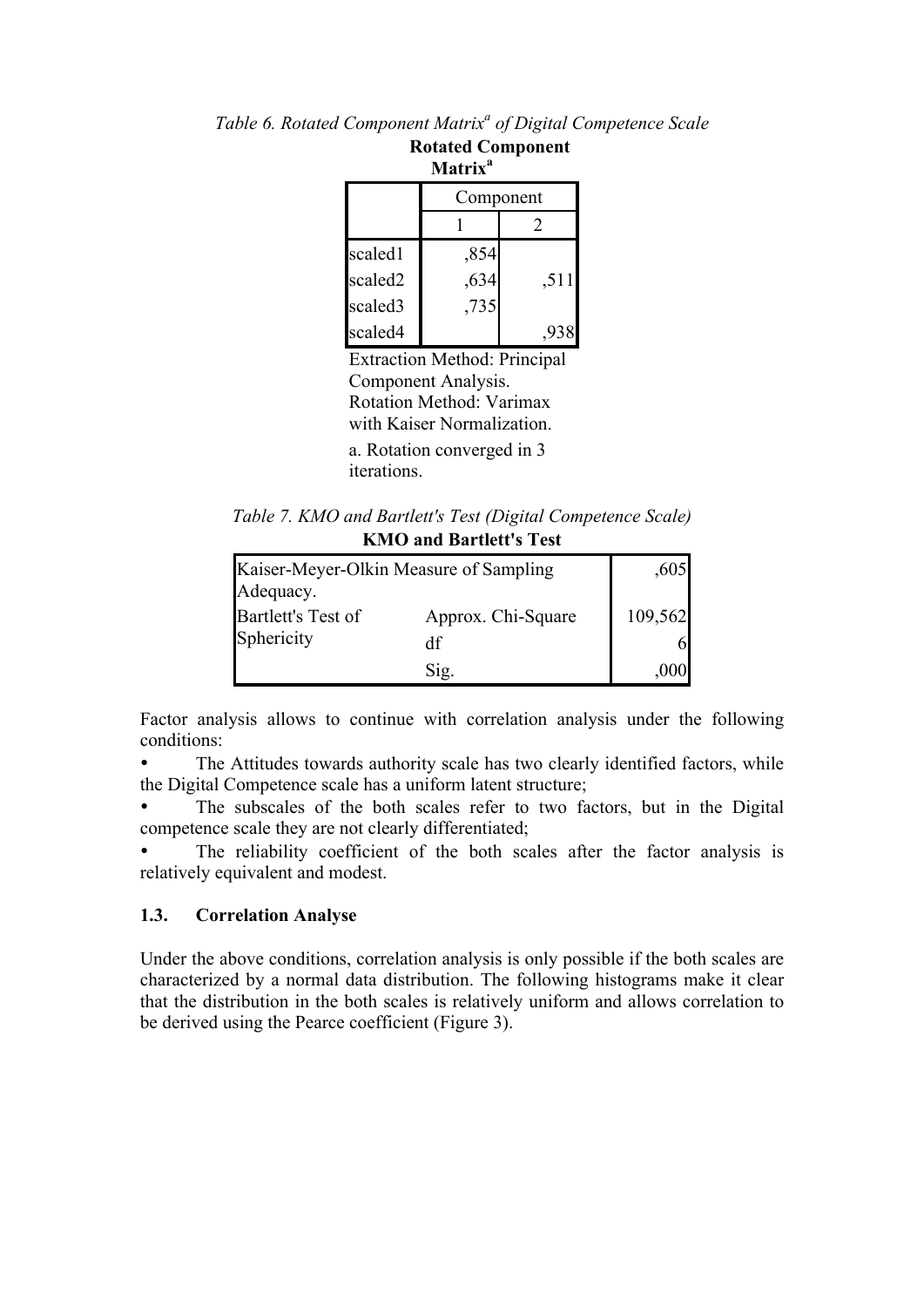

*Table 8: Correlations between Attitude to Authority Scale and Digital Competence Scale*

| <b>Correlations</b>    |                        |                             |           |  |  |
|------------------------|------------------------|-----------------------------|-----------|--|--|
|                        |                        | scaleauthority scaledigital |           |  |  |
| scaleauthority Pearson | Correlation            |                             | $,255$ ** |  |  |
|                        | Sig. (2-tailed)        |                             | ,000      |  |  |
|                        | N                      | 202                         | 202       |  |  |
| scaledigital           | Pearson<br>Correlation | $,255^{**}$                 |           |  |  |
|                        | $Sig. (2-tailed)$      | ,000                        |           |  |  |
|                        |                        | 202                         |           |  |  |

\*\*. Correlation is significant at the 0.01 level (2-tailed).

In this case, a correlation between the two scales could be clearly identified, ie. to determine the relationship between the attitudes towards authority and the digital competence of the respondents. The table shows that there is a positive correlation, though a weak correlation  $-0.255$ . This suggests that the high values of digital competence will be mainly related to liberal authority.

Where such correlation exists, it should be determined how it is characterized For this purpose, the average values of respondents who showed high digital competence (between 90 and 120) will be compared with the average values of the same respondents on the Аttitudes to Аuthority Scale (Table. 1, 2).

The average on the Digital Competence Scale is high with 87 respondents. Their average score is 96,72, ie. just above the lower limits of the high reference values. The average score of the same respondents on the Attitude to Authority Scale is 65,33 - a stable moderate value.

The result shows that digital competence is well formed (x = 86,65 при n=220; x = 96,72 при n=87), while attitudes toward authority are almost relevant to values throughout the research sample  $(x = 64,21 \text{ при } n=220; x = 65,33 \text{ при } n=87)$ .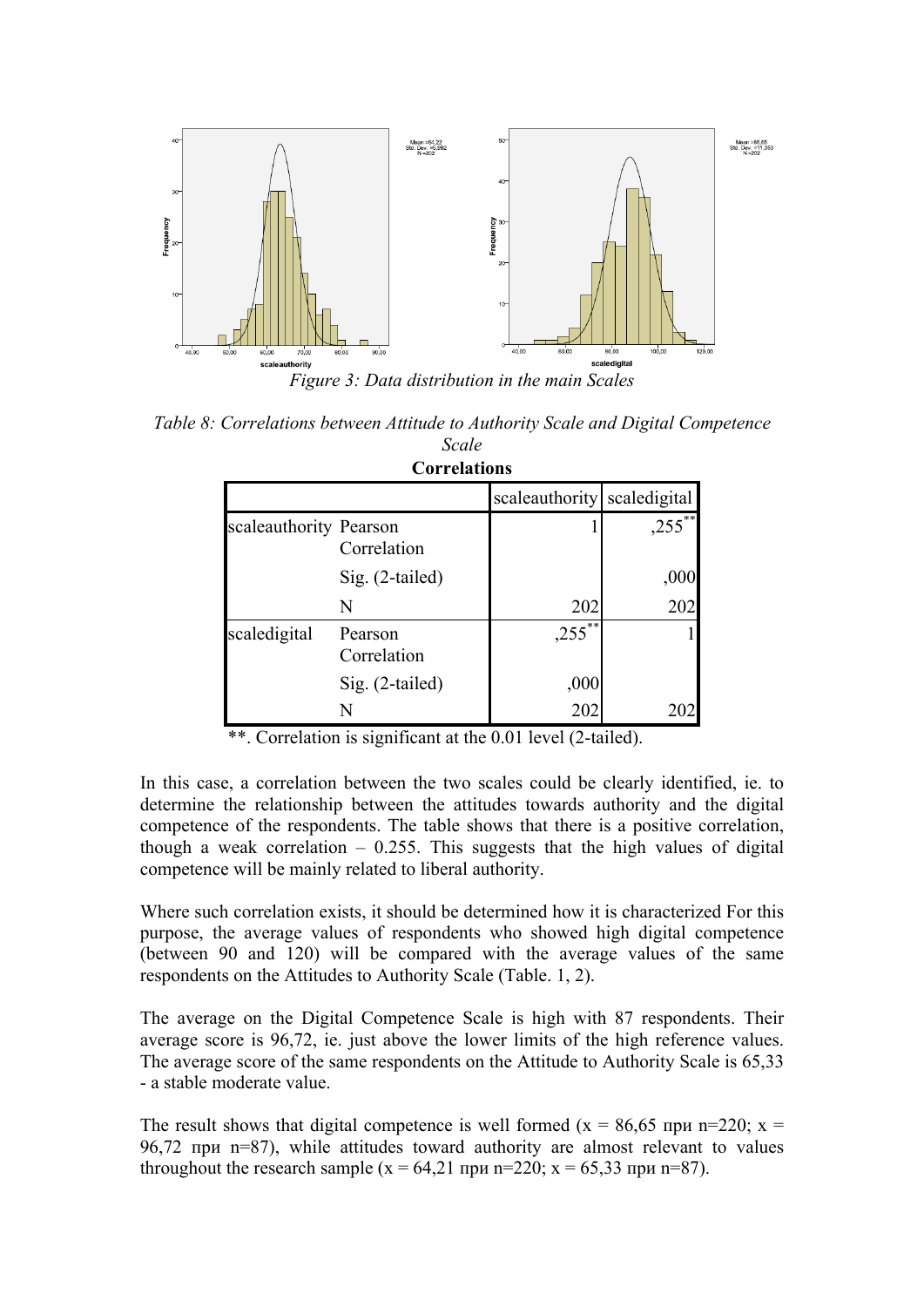After establishing the normality of distribution in the digital competence subscales, a correlation analysis was made between the different subscales in the both major scales.

|                           |                        | scalelelea scalein scalepe |             |             |                      |                     |                     |                                 |
|---------------------------|------------------------|----------------------------|-------------|-------------|----------------------|---------------------|---------------------|---------------------------------|
|                           |                        | der                        | st          | d           |                      |                     |                     | scaled1 scaled2 scaled3 scaled4 |
| scalelelea Pearson<br>der | Correlation            |                            | $,233^{**}$ | $,189^{**}$ | $,158^*$             | $-.026$             | , 132               | $-0.052$                        |
|                           | $Sig. (2-tailed)$      |                            | ,001        | ,007        | ,025                 | ,714                | ,062                | ,462                            |
|                           | N                      | 202                        | 202         | 202         | 202                  | 202                 | 202                 | 202                             |
| scaleinst                 | Pearson<br>Correlation | $,233^{*}$                 |             | $,354^{**}$ | $,287$ <sup>**</sup> | $,182^{*}$          | $,167$ <sup>*</sup> | $,146^*$                        |
|                           | $Sig. (2-tailed)$      | ,001                       |             | ,000        | ,000                 | ,010                | ,017                | ,038                            |
|                           | N                      | 202                        | 202         | 202         | 202                  | 202                 | 202                 | 202                             |
| scaleped                  | Pearson<br>Correlation | $,189$ <sup>**</sup>       | $,354^{37}$ |             | ,113                 | $,155$ <sup>*</sup> | ,010                | $,143$ <sup>*</sup>             |
|                           | Sig. (2-tailed)        | ,007                       | ,000        |             | ,108                 | ,028                | ,887                | ,042                            |
|                           | N                      | 202                        | 202         | 202         | 202                  | 202                 | 202                 | 202                             |

*Table 9. Correlations between Subscales in both Scales* **Correlations**

\*\*. Correlation is significant at the 0.01 level (2-tailed).

\*. Correlation is significant at the 0.05 level (2-tailed).

Correlation analysis shows the following correlations between the subscales in the both scales:

• Sub-scale Leadership correlates weakly with a sub-scale 1: attitudes towards digitalisation in education

The average value of the result in the sub-scale leadership is 22.71, ie. in moderate values of the authority type.

The average value of the result in the sub-scale attitudes towards digitalization is 30.84, ie. in the lower limit of the high reference values.

Given the established ratios, the conclusion can be that the attitudes towards digitalization are combined with a moderate manifestation of authoritative leadership.

• Sub-scale Institutional authority correlates with all subscales of the Digital Competence scale, the most pronounced being the correlation with Sub-scale 1: Attitudes towards digitalization in education

The average value of the result in the sub-scale Institutional authority is 20.59, ie. in moderate values of the authority type.

The average value of the result in the sub-scale Attitudes towards digitalization is 30.84, ie. in the lower limit of the high reference values.

The average value of the result in the sub-scale Information and Content is 26.72, ie. in with an average reference value.

The average value of the result in the sub-scale Communication is 13.33, ie. in with an average reference value.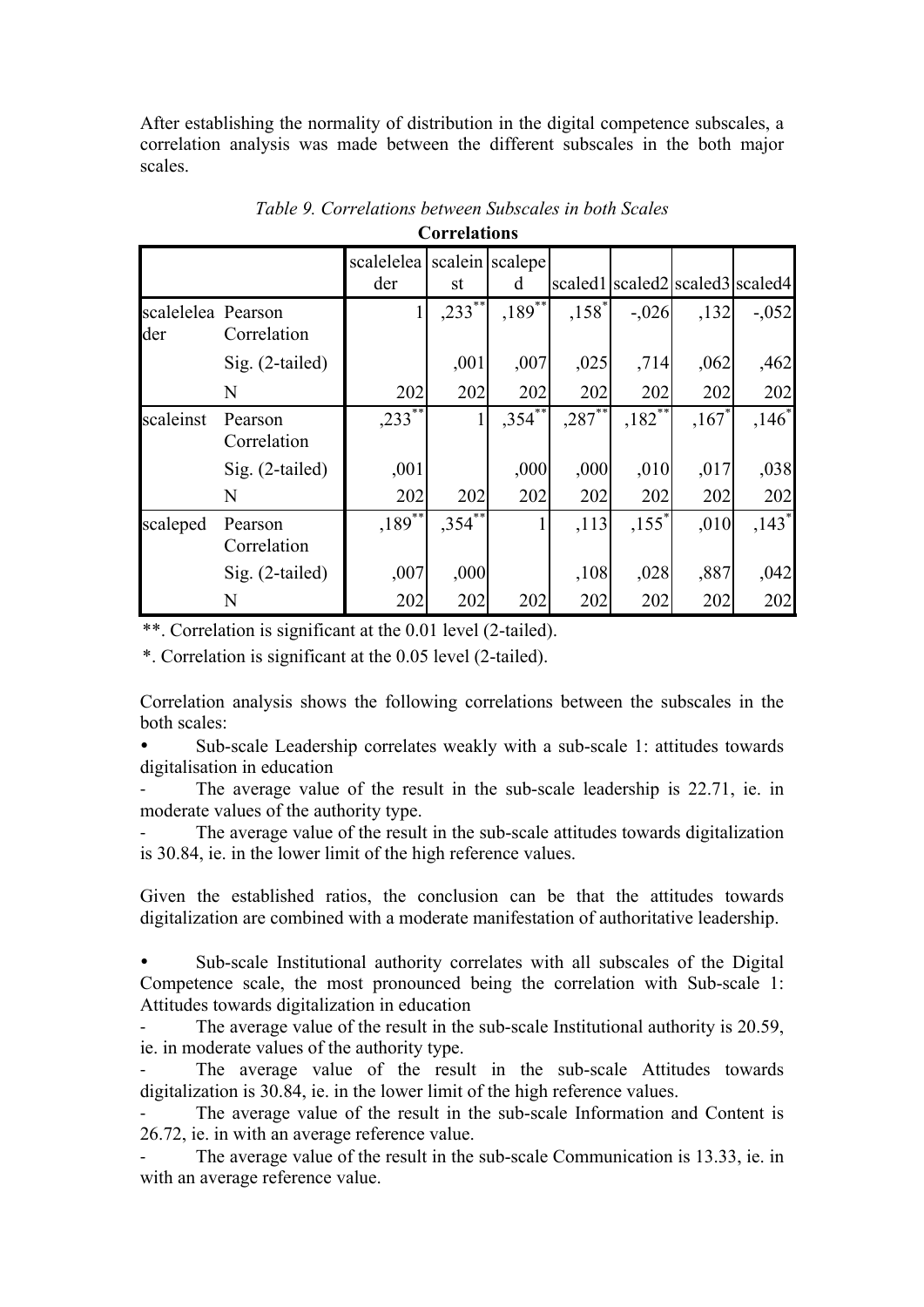The average value of the result in the sub scale Safety and Problem Solving is 15.75, ie. in the lower limit of the high reference values.

It can be generalized that maintaining a moderate institutional authority among teachers is significantly related to all aspects of their digital competence.

Sub-scale Pedagogical interaction correlates weakly with two subscales: Subscale 2: Information and Content and Sub-scale 4: Safety and Problem Solving

The average value of the result in the sub-scale Pedagogical interaction is 20.92, ie. in moderate values of the authority type.

The average value of the result in the sub-scale Information and Content is 26.72, ie. in with an average reference value.

The average value of the result in the sub-scale Safety and Problem Solving is 15.75, ie. in the lower limit of the high reference values.

The characteristics of the highlighted ratio show that the manifestations of moderate authority in the pedagogical interaction of primary teachers are mainly related to moderate competencies for working with electronic information sources and development of electronic educational resources, as well as a high degree of security and problem solving skills.

### **Conclusion**

Authority for primary teachers is legitimized on the border between liberalism and conservatism. The individual manifestations of the authority of teachers are unstable and often contradictory. They are combined with high attitudes towards digitalization, but with an unclear position on the means and effectiveness of communication in a digital environment, as well as on electronic resources for pedagogical interaction.

For this reason, the manifestations of moderate authority in the pedagogical interaction of primary teachers are mainly related to moderate competencies for working with electronic information sources and development of electronic educational resources, as well as with a high degree of security and problem-solving skills.

As expected, the uniform latent structure of the Digital Competence scale determined the large number of correlations with one of the subscales of the Attitudes to Authority scale. In this case, they refer to the Institutional Authority subscale. Therefore, the nature of instituinal authority as moderate between the liberalism and conservatism, are highly dependent on the digital competence of the teacher and especially on the attitudes towards digitalization and problem-solving skills.

Оnce again the tendency is ascertainedthat the teachers demonstrate a high degree of digital competence, which is combined with moderate, still tending (in some essential aspects) to conservative authority, calls into question the effective internalization of this key competence in the professional model of respondents.

The findings from previous studies confirm that teachers understand and are motivated to expand their competencies, but still experience a lack of personal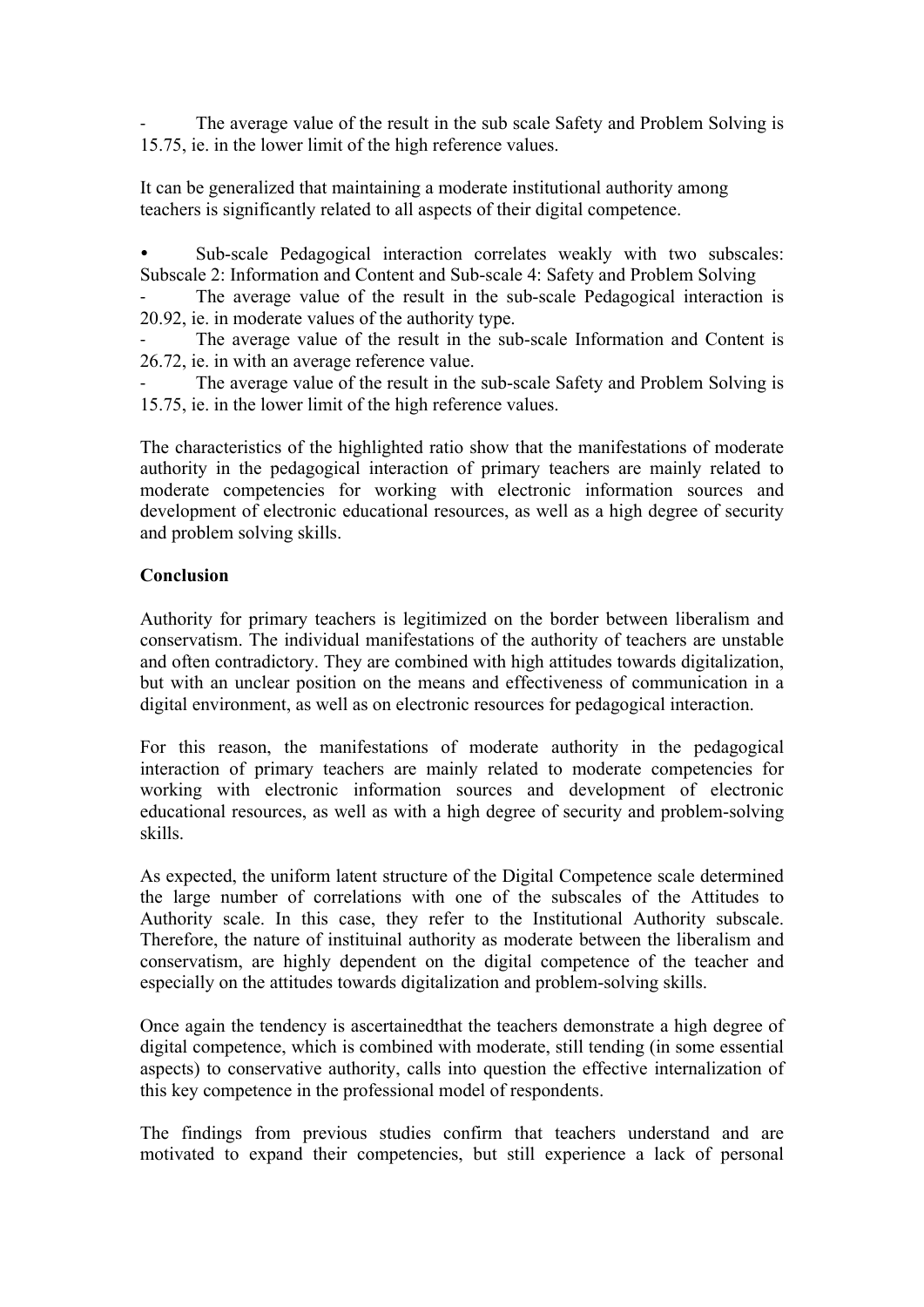resources to delegate rights to other educational subjects and to abandon traditional instructional-directive approaches to interacting in the educational environment.

# **Acknowledgment**

This paper is an output of the science project "Digital Competencies and Media Education at preschool and primary school age" – DN 05/8 12/14/2016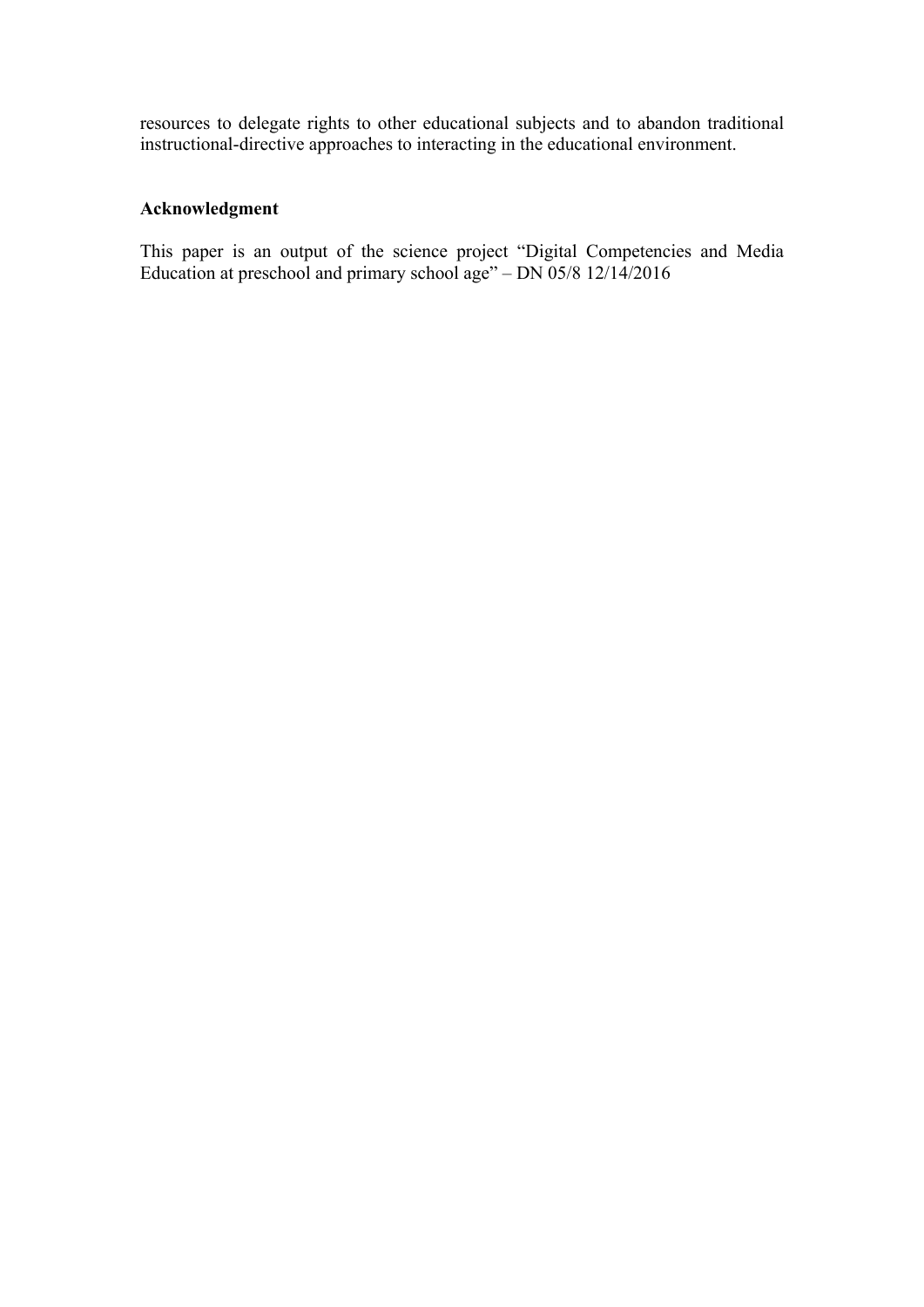#### **References**

Andreeva, G., (1983). Social Psychology. Sofia: Science and Art

Jonev, S., (1996). Social Psychology. Т. 2. Interaction. Individual. Sofia: SOFI-R

Minchev, B., (2006). Genaral Psychology. Sofia: Siela

Allport, G. W. (1954). The Nature of Prejudice. Cambridge, MA: Addison-Wesley.

Bisin, A., & Verdier, T. (2011). The economics of cultural transmission and socialisation. Handbook of Social Economics, Vol 1A (pp. 339–416). North-Holland: Elsevier B.V.

Bourdieu, P., & Passeron, J. C. (1977). Reproduction in Education, Society and Culture. Beverly Hills: Sage.

Bronfenbrenner, U. (1979). The ecology of Human Development. Experiments by Nature and Design. Cambridge (MA): Harvard University Press.

Carretero, St., Vuorikari, R & Punie. Y, (2017). DigComp 2.1 The Digital Competence Framework for Citizens With eight proficiency levels and examples of use. JRC Science Hub, Luxembourg: Publications Office of the European Union, 2017 © European Union, 2017 [Online]. Available: https://ec.europa.eu/jrc/en/publication/eur-scientific-and-technical-researchreports/digcomp-21-digital-competence-framework-citizens-eight-proficiency-levels-

and-examples-use

Cronbach, L. (1988). Internal consistency of tests: Analyses old and new. // Psychometrika. Vol. 53, No. 1, March, p. 63 – 70).

Dinas, E. (2013). Opening "Openness to Change": political events and the increased sensitivityof young adults. Political Research Quarterly, 20(10), 1–15.

Dornbusch, S. M., & Scott, W. R. (1975). Education and the exercise of authority. San Francisco, CA: Jossey-Bass.

Duckitt, J., & Bizumic, B. (2013). Multidimensionality of Right-Wing Authoritarian Attitudes: Authoritarianism-Conservatism-Traditionalism. Political Psychology, 34(6), 841–862.

Dunbar, A. M., &Taylor, B.W. (1982). Children's per ceptions of elementary teachers as authority figures. Journal of Social Psychology, 118(2), 249-252.

Dunlap, R. E., & Jones, R. E. (2002). Environmental concern: conceptual and measurement issues. In R. E. Dunlap & W. Michelson (Eds.), Handbook of Environmental Sociology (pp. 482–524). Westport, CT: Greenwood Press.

Elliot, M., Voas, D., & Park, A. (2014). Introduction for special section. Attitudes: ontology, methodology, impact. Sociological Research Online, 19(1).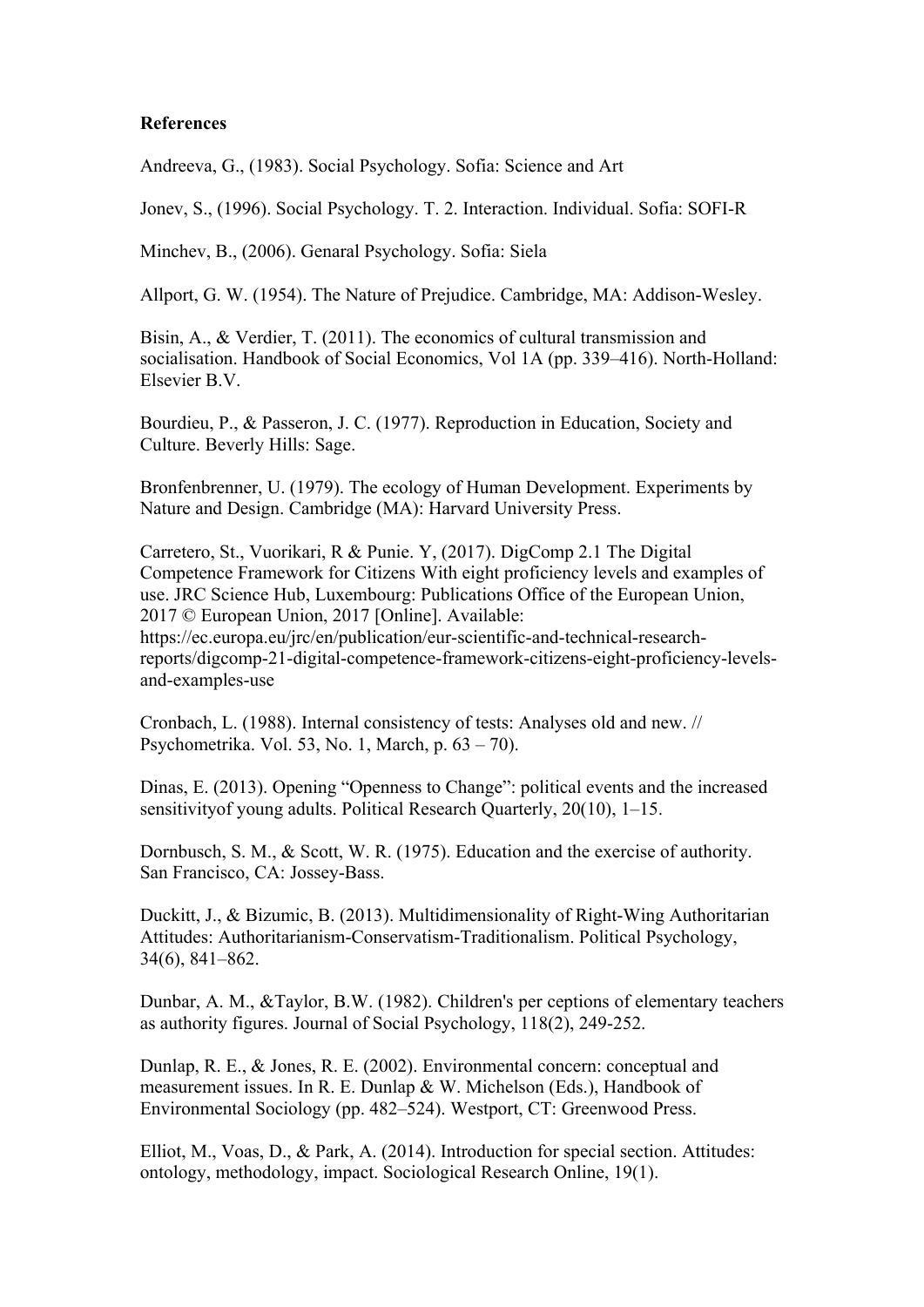Fernández, R., & Fogli, A. (2009). Culture: an empirical investigation of beliefs, work and fertility. American Economic Journal: Macroeconomics, 1, 146–177.

Fotev, G., (1987). The theory of social exchange. *Sociological Review* N 6.

Georgiev, B. (1991). Communities – our home. Sofia

Green, A., Preston, J., & Janmaat, G. (2006). Education, Equality and Social Cohesion. New York: Palgrave Macmillan.

Gumbert, E. B. (Ed.) (1981). Poverty, power, and authority in education. Atlanta, GE, Atlanta: Georgia State University.

Heath, A., & Payne, C. (2000). Social mobility. In A. J. Halsey & J. Webb (Eds.), Twentieth-Century British Social Trends. London: Macmillan.

Ilomäki, L., Kantosalo, A., & Lakkala, M. (2011). What is digital competence? European schoolnet. Retrieved from http://linked.eun.org/c/document\_library/get\_file?p\_1\_id=16319&folderId=22089&na me=DLFE-711.pdf

Ilomäki, L., Kantosalo, A., & Lakkala, M. (2011). What is digital competence? European schoolnet. Retrieved from http://linked.eun.org/c/document\_library/get\_file?p\_1\_id=16319&folderId=22089&na me=DLFE-711.pdf

Inglehart, R. (1997). Modernisation and Post-Modernisation: Cultural, Political and Economic Change in 43 Societies. Princeton, N. J.: Princeton University Press.

Ivanov, D., (1985). Power: philosophical and sociological analysis. Sofia: Science&Art

Ivanov, I. (1995). The pedagogical power of the teacher. Shumen: ACSIOSS

Jost, J. T., Federico, C. M., & Napier, J. L. (2009). Political ideology: its structure, functions, and elective affinities. Annual review of psychology, 60, 307–37.

Käck, A. (2012). Digital kompetens i lärarutbildningen. Lund: Studentlitteratur

Käck, A. (2012). Digital kompetens i lärarutbildningen. Lund: Studentlitteratur. Krumsvik, R. A. (2011). Digital competence in Norwegian teacher education and schools. Högre Utbildning, 1(1), 39-51.

Kaloyanova, N., T. Ivanova (2010). Key Competences and Teacher's Professional Roles. Academical Journal "Management and Education", T.6, B. 1, pp. 248-254

Kriviradeva, B. (2018). Leаdership in Educational Institutions. *Kriviradeva, B., Kaloyanova, N. Leadership, Organisational Culture and Mentoring in Educational Institucions, 2018, Burgas: LibraScorp, pp. 7-78*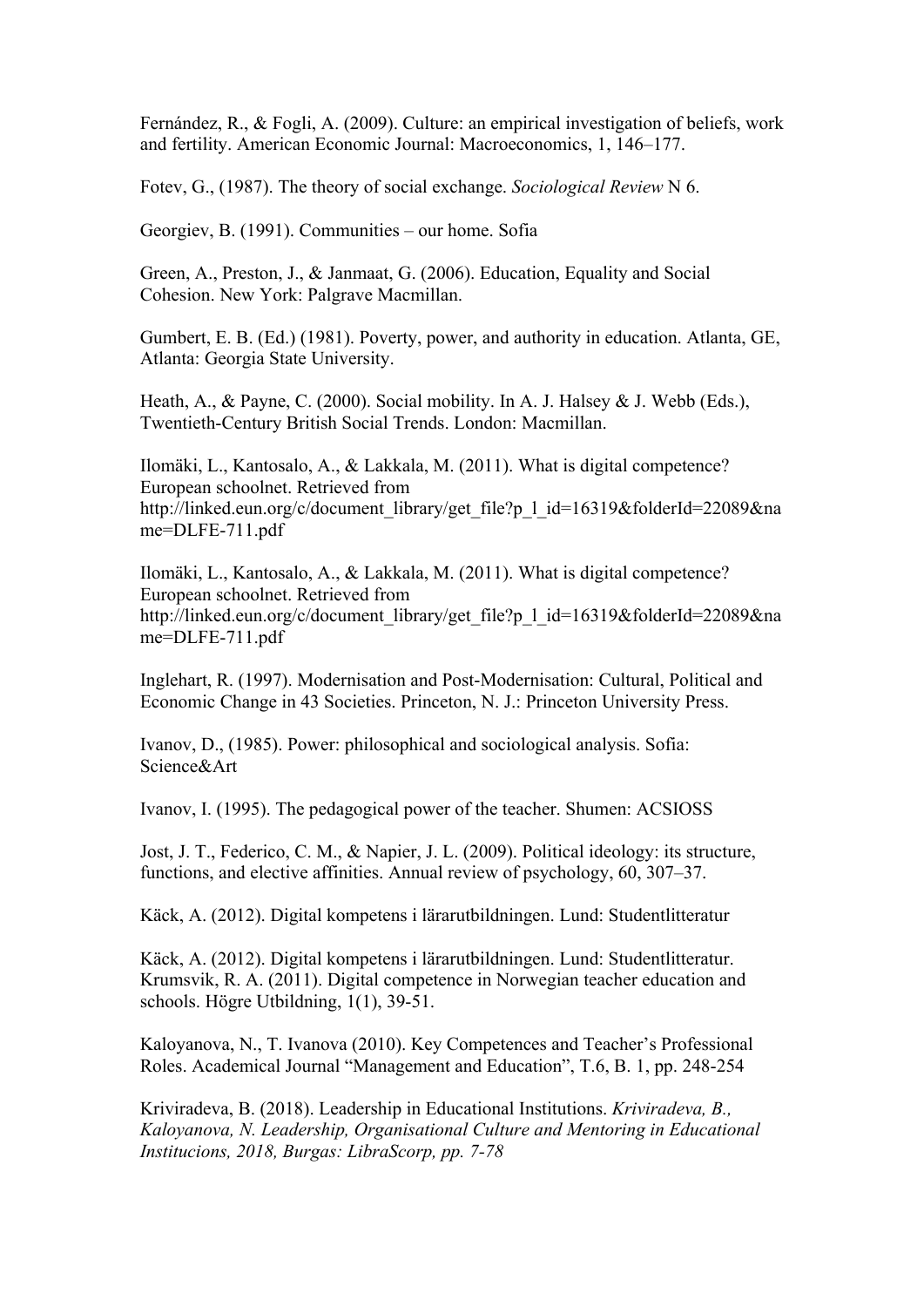Krumsvik, R. (ed.) (2007) Skulen og den digitale læringsrevolusjon [The School and the Digital Learning Revolution; in Norwegian]. Oslo, Universitetsforlaget.

Krumsvik, R. A. (2012). Teacher educators' digital competence. Scandinavian Journal of Educational Research, 1-12.

Layens, G., А. Fronchac., (1990). Aggression as an interpersonal phenomenon. *Group and personality in social psychology: 14 Western European scholars. Sofia*, pp. 141- 161.

Pampaka, M., Williams, J., & Hutcheson, G. M. (2012). Measuring students' transition into university and its association with learning outcomes. British Educational Research Journal, 38(6), 1041–1071.

Paterson, L. (2008). Political attitudes, social participation and social mobility: a longitudinal analysis. British Journal of Sociology, 59, 413–434.

Piryov, G. (1975). Pedagogical Psychology. Sofia: Science&Art

Ray, J.J. & F.H. Lovejoy. (1990). Does Attitude to Authority exist? Personality & Individual Differences 1990, 11, 765-769.

Ray, J.J. (1971). An "Attitude to Authority" scale. Australian Psychologist, Volume 6 No. 1 March 1971, 31-50.

Reber, A., (1985). The Penguin Dictionary of Psychology. N.Y.,1985.

Rigby, K. (1984). The Attitudes of English and Australian College Students Toward Institutional Authority. *The Journal of Social Psychology*, 122, 41-48.

Rigby, K. and Rump, E. E. (1981). Attitudes Towards Parents and Institutional Authority During Adolescence. Journal of Psychology 109: 109–18.

Rigby, K., Schofield, P. and Slee, P. T. (1987). The Similarity of Attitudes Towards Personal and Impersonal Types of authority among adolescent schoolchildren. Journal of Adolescence 10: 241–53.

Schafer, A. Vertrauen: Eine Bestimmung am Beispiel des Lehrer-Schuler-Verhaltnisses.- Pad. Runds., 1980, 34, N11.

Scott, W. A. (1954). Attitude measurement. In G. Lindzey & E. Aronson (Eds.), Handbook of Social Psychology, Volume II (1968th ed.). Reading, MA: Addison-Wesley Publishing Company.

Shibutani, Т., (1969). Social Psychology. Мoskow,1969.

Sturgis, P., Brunton-Smith, I., & Fife-Schaw, C. (2010). Public attitudes to genomic science: an experiment in information provision. Public Understanding of Science, (19), 160–180.